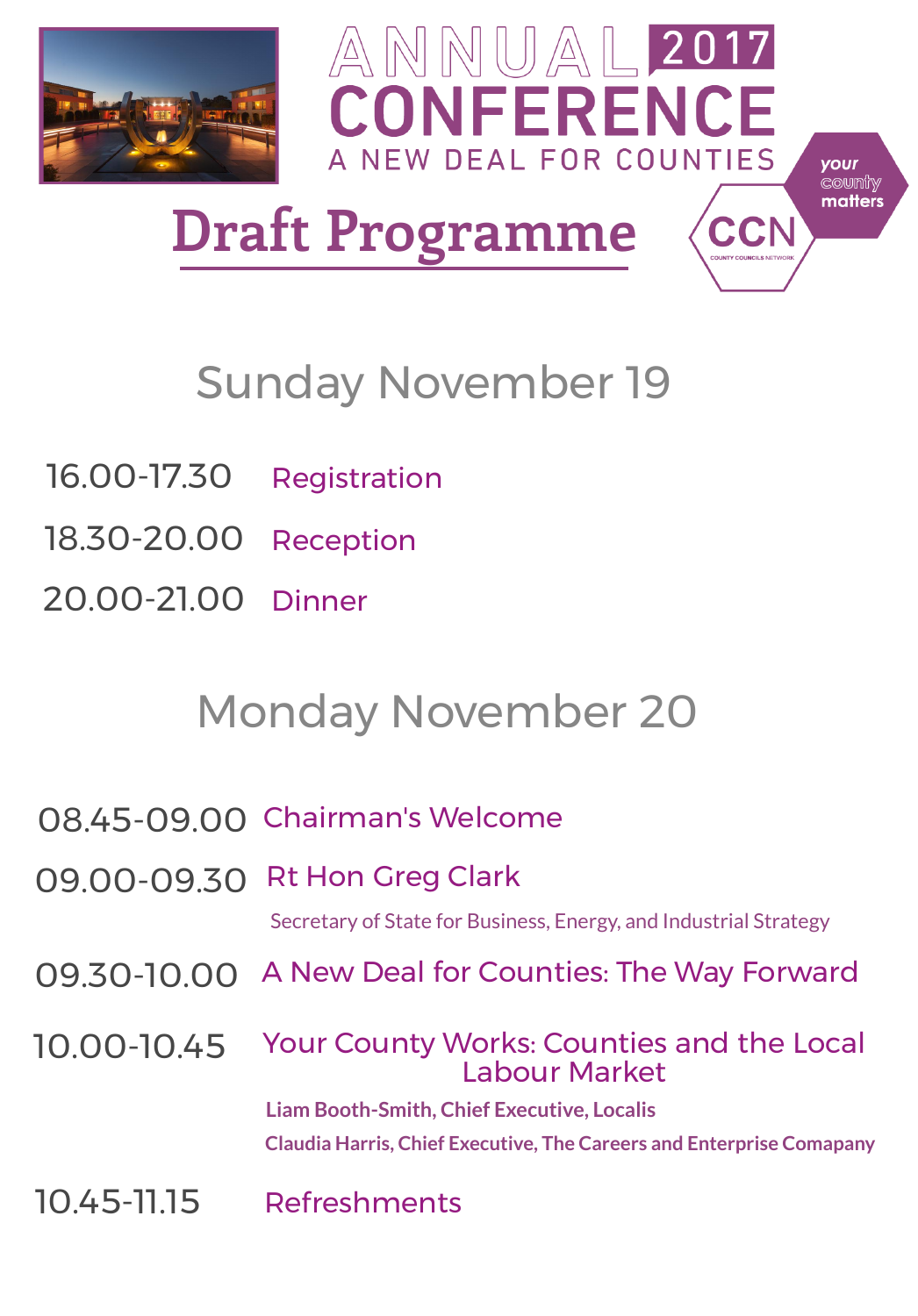# Monday November 20

11.15-12.00 Delayed Transfers of Care: What Works Speakers TBC

#### 12.00-12.45 Children's Social Care: Pressures and Practice in Counties

**Isabelle Trowler, Chief Children's Social Worker**

Amanda Spielman, Chief Inspector, Ofsted

**Anne Longfield, Children's Commissioner** 

12.45-13.30 Fair and Future Funding For Counties

**Rob Whiteman, Chief Executive, CIPFA**

Duncan Whiteld, President, Association of Local Authority Treasurer Socities Clive Betts MP, Chair of the CLG Select Committee

- 13.30-14.30 Lunch
- 14.30-15.30 Workshops
- 15.30-15.45 Refreshments
- 15.45-16.05 LGA View: Lord Porter, LGA Chairman
- 16.05-16.25 Lib Dem View: Wera Hobhouse MP
- 16.25-16.45 Labour View: Andrew Gwynne MP

### 16.45-17.30 Conservative View: Rt Hon Sajid Javid

Secretary of State for Communities and Local Government

17.30-17.35 Chair's Close

17.35-18.20 Group Meetings

Evening formal reception and dinner